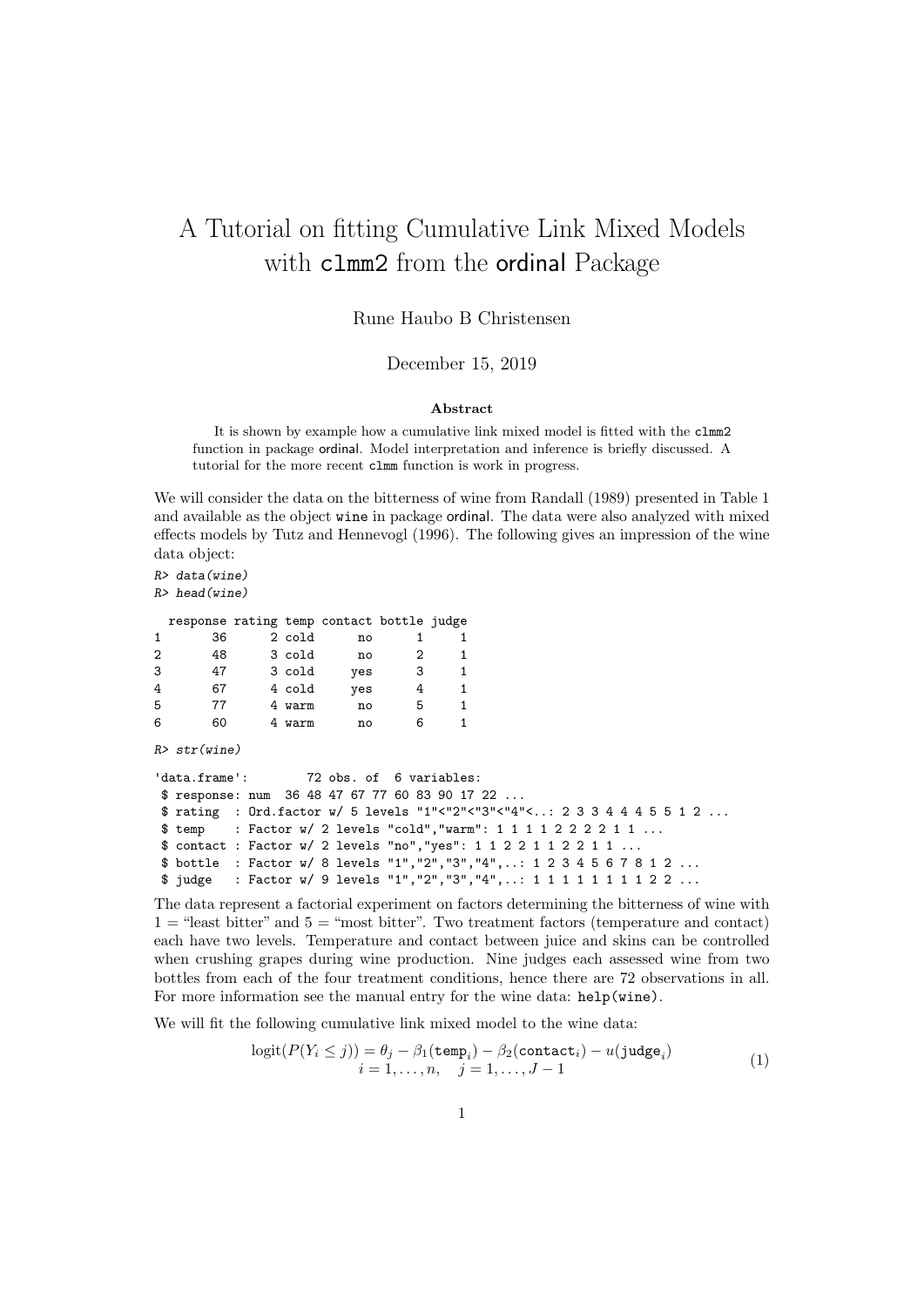|             |               |               | Judge          |   |   |                |   |                |                |                |                |
|-------------|---------------|---------------|----------------|---|---|----------------|---|----------------|----------------|----------------|----------------|
| Temperature | Contact       | <b>Bottle</b> |                | 2 | 3 | 4              | 5 | 6              |                | 8              | 9              |
| cold        | $\mathbf{n}$  |               | $\overline{2}$ |   | 2 | 3              | 2 | 3              |                | $\overline{2}$ |                |
| cold        | $\mathbf{n}$  | 2             | 3              | 2 | 3 | $\overline{2}$ | 3 | $\overline{2}$ |                | 2              | 2              |
| cold        | yes           | 3             | 3              |   | 3 | 3              | 4 | 3              | $\overline{2}$ | 2              | 3              |
| cold        | yes           | 4             | 4              | 3 | 2 | 2              | 3 | $\overline{2}$ | $\overline{2}$ | 3              | $\overline{2}$ |
| warm        | no            | 5             | 4              | 2 | 5 | 3              | 3 | 2              | $\overline{2}$ | 3              | 3              |
| warm        | $\mathbf{no}$ | 6             | 4              | 3 | 5 | $\overline{2}$ | 3 | 4              | 3              | 3              | $\overline{2}$ |
| warm        | yes           |               | 5              | 5 | 4 | 5              | 3 | 5              | $\overline{2}$ | 3              | 4              |
| warm        | yes           | 8             | 5              | 4 | 4 | 3              | 3 | 4              | 3              | 4              |                |

Table 1: Ratings of the bitterness of some white wines. Data are adopted from Randall (1989).

This is a model for the cumulative probability of the ith rating falling in the jth category or below, where i index all observations and  $j = 1, \ldots, J$  index the response categories  $(J = 5)$ .  $\{\theta_i\}$  are known as threshold parameters or cut-points. We take the judge effects to be random, and assume that the judge effects are IID normal:  $u(ju\text{dge}_i) \sim N(0, \sigma_u^2)$ .

We fit this model with the clmm2 function in package ordinal. Here we save the fitted clmm2 model in the object  $fmt$  (short for fitted model 1) and print the model by simply typing its name:

```
R> fm1 <- clmm2(rating ~ temp + contact, random=judge, data=wine)
R> fm1
Cumulative Link Mixed Model fitted with the Laplace approximation
Call:
clmm2(location = rating \tilde{ } temp + contact, random = judge, data = wine)
Random effects:
           Var Std.Dev
judge 1.279455 1.13113
Location coefficients:
  tempwarm contactyes
  3.062993 1.834883
No Scale coefficients
Threshold coefficients:
      1|2 2|3 3|4 4|5
-1.623664 1.513364 4.228525 6.088770
log-likelihood: -81.56541
AIC: 177.1308
```
Maximum likelihood estimates of the parameters are provided using the Laplace approximation to compute the likelihood function. A more accurate approximation is provided by the adaptive Gauss-Hermite quadrature method. Here we use 10 quadrature nodes and use the summary method to display additional information:

*R> fm2 <- clmm2(rating ~ temp + contact, random=judge, data=wine,*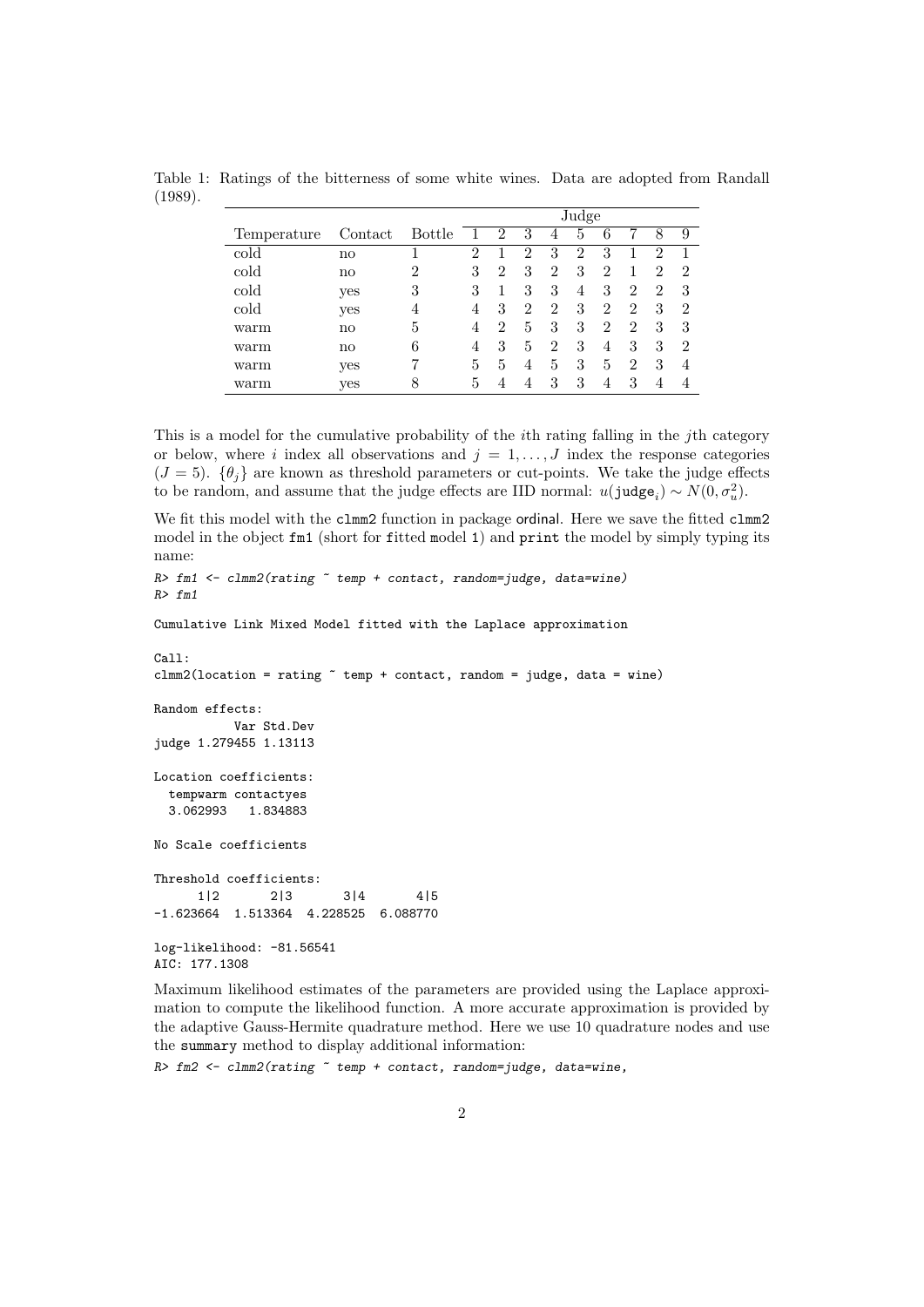```
Hess=TRUE, nAGQ=10)
R> summary(fm2)
Cumulative Link Mixed Model fitted with the adaptive Gauss-Hermite
quadrature approximation with 10 quadrature points
Call:
clmm2(location = rating \tilde{ } temp + contact, random = judge, data = wine,
   Hess = TRUE, nAGQ = 10)Random effects:
          Var Std.Dev
judge 1.287741 1.134787
Location coefficients:
          Estimate Std. Error z value Pr(>|z|)
tempwarm 3.0619 0.5951 5.1454 2.6698e-07
contactyes 1.8334 0.5122 3.5797 0.00034396
No scale coefficients
Threshold coefficients:
   Estimate Std. Error z value
1|2 -1.6235 0.6834 -2.3757
2|3 1.5128 0.6044 2.5028
3|4 4.2271 0.8090 5.2252
4|5 6.0862 0.9719 6.2619
log-likelihood: -81.53246
AIC: 177.0649
Condition number of Hessian: 27.62091
```
The small changes in the parameter estimates show that the Laplace approximation was in fact rather accurate in this case. Observe that we set the option Hess = TRUE. This is needed if we want to use the summary method since the Hessian is needed to compute standard errors of the model coefficients.

The results contain the maximum likelihood estimates of the parameters:

2

βˆ

$$
\hat{\beta}_1 = 3.06, \quad \hat{\beta}_2 = 1.83, \quad \hat{\sigma}_u^2 = 1.29 = 1.13^2, \quad \{\hat{\theta}_j\} = [-1.62, 1.51, 4.23, 6.09].
$$
 (2)

Observe the number under Std.Dev for the random effect is not the standard error of the random effects variance, Var. Rather, it is the standard deviation of the random effects, i.e., it is the square root of the variance. In our example  $\sqrt{1.29} \approx 1.13$ .

The condition number of the Hessian measures the empirical identifiability of the model. High numbers, say larger than  $10^4$  or  $10^6$  indicate that the model is ill defined. This would indicate that the model can be simplified, that possibly some parameters are not identifiable, and that optimization of the model can be difficult. In this case the condition number of the Hessian does not indicate a problem with the model.

The coefficients for temp and contact are positive indicating that higher temperature and more contact increase the bitterness of wine, i.e., rating in higher categories is more likely. The odds ratio of the event  $Y \geq j$  is  $\exp(\beta_{\text{treatment}})$ , thus the odds ratio of bitterness being rated in category j or above at warm relative to cold temperatures is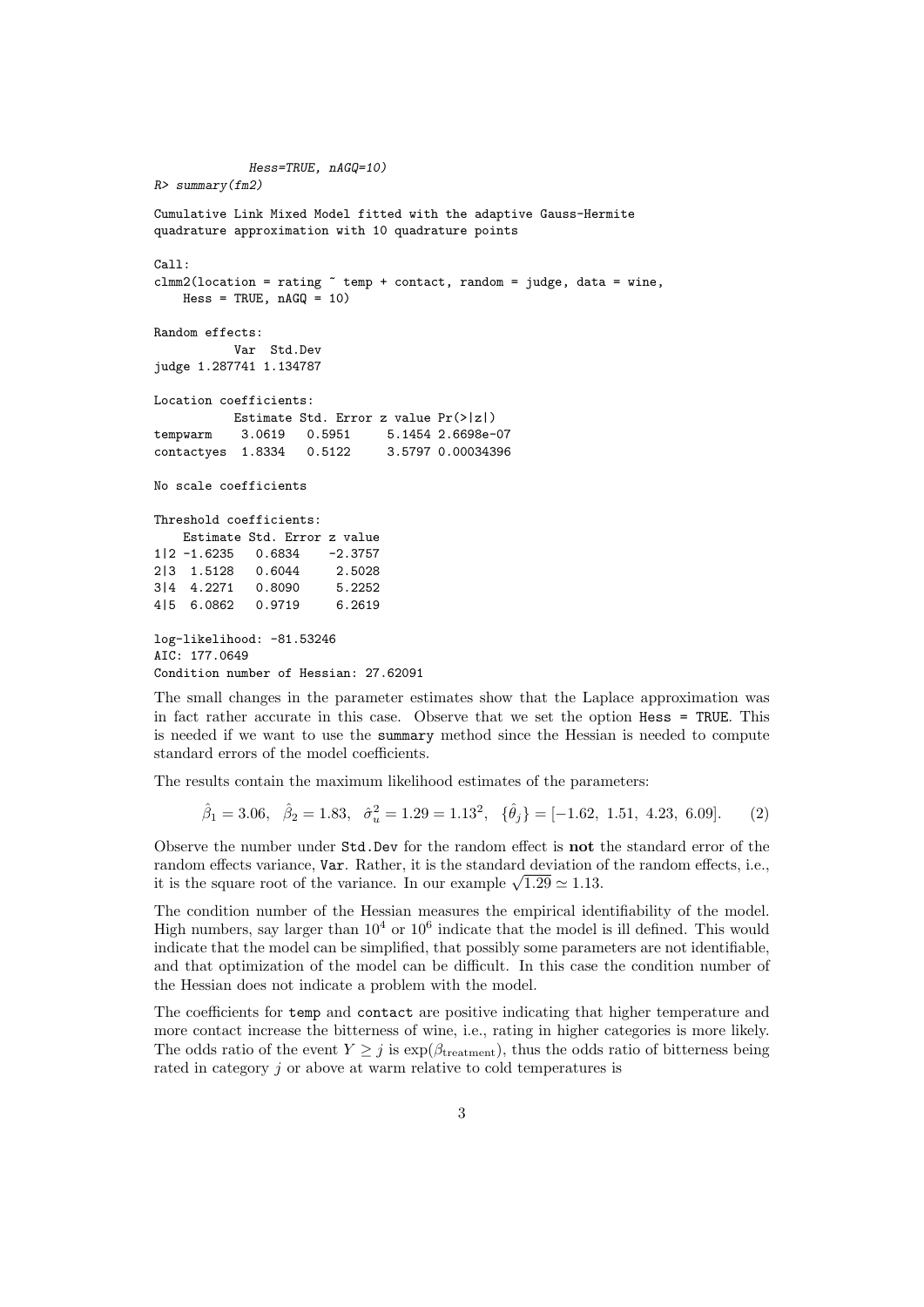*R> exp(coef(fm2)[5])*

tempwarm 21.36805

The p-values for the location coefficients provided by the summary method are based on the so-called Wald statistic. More accurate test are provided by likelihood ratio tests. These can be obtained with the anova method, for example, the likelihood ratio test of contact is

```
R> fm3 <- clmm2(rating ~ temp, random=judge, data=wine, nAGQ=10)
R> anova(fm3, fm2)
```
Likelihood ratio tests of cumulative link models

```
Response: rating
```

```
Model Resid. df -2logLik Test Df LR stat.
1 temp | | 66 177.4090
2 temp + contact | | 65 163.0649 1 vs 2 1 14.34409
     Pr(Chi)
1
2 0.0001522572
```
which in this case is slightly more significant. The Wald test is not reliable for variance parameters, so the summary method does not provide a test of  $\sigma_u$ , but a likelihood ratio test can be obtained with anova:

```
R> fm4 <- clm2(rating ~ temp + contact, data=wine)
R> anova(fm4, fm2)
```
Likelihood ratio tests of cumulative link models

```
Response: rating
              Model Resid. df -2logLik Test Df LR stat.
1 temp + contact | | 66 172.9838
2 temp + contact | | 65 163.0649 1 vs 2 1 9.918925
     Pr(Chi)
1
2 0.001635879
```
showing that the judge term is significant. Since this test of  $\sigma_u = 0$  is on the boundary of the parameter space (a variance cannot be negative), it is often argued that a more correct  $p$ -value is obtained by halving the  $p$ -value produced by the conventional likelihood ratio test. In this case halving the p-value is of little relevance.

A profile likelihood confidence interval of  $\sigma_u$  is obtained with:

```
R> pr2 <- profile(fm2, range=c(.1, 4), nSteps=30, trace=0)
R> confint(pr2)
```
2.5 % 97.5 % stDev 0.5048597 2.272327

The profile likelihood can also be plotted:

*R> plot(pr2)*

The result is shown in Fig. 1 where horizontal lines indicate 95% and 99% confindence bounds. Clearly the profile likelihood function is asymmetric and symmetric confidence intervals would be inaccurate.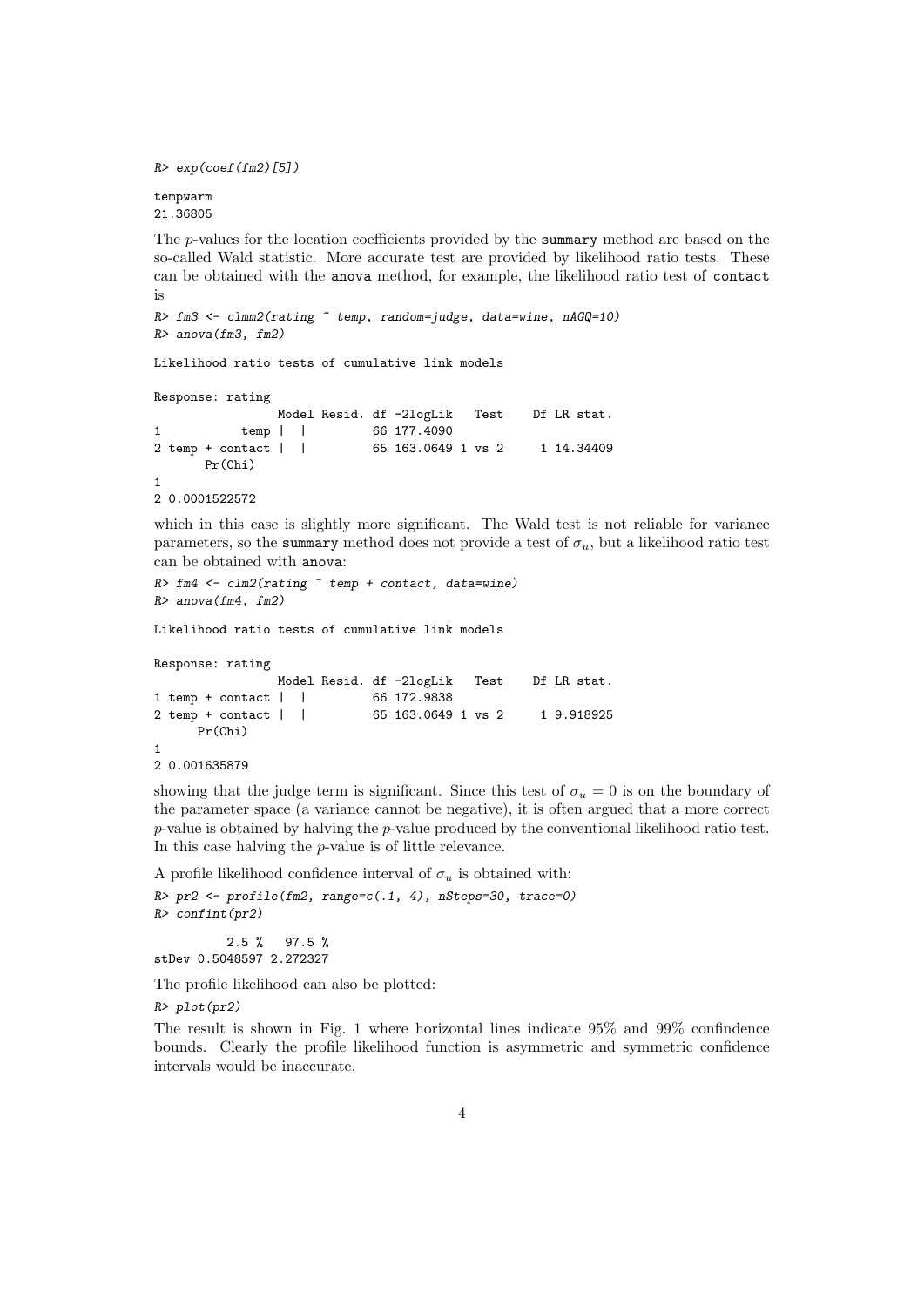

Figure 1: Profile likelihood of  $\sigma_u$ .

The judge effects,  $u(ju \text{dge}_i)$  are not parameters, so they cannot be *estimated* in the conventional sense, but a "best guess" is provided by the conditional modes. Similarly the conditional variance provides an uncertainty measure of the conditional modes. These quantities are included in clmm2 objects as the ranef and condVar components. The following code generates the plot in Fig. 2 illustrating judge effects via conditional modes with 95% confidence intervals based on the conditional variance:

```
R> ci <- fm2$ranef + qnorm(0.975) * sqrt(fm2$condVar) %o% c(-1, 1)
R> ord.re <- order(fm2$ranef)
R> ci <- ci[order(fm2$ranef),]
R> plot(1:9, fm2$ranef[ord.re], axes=FALSE, ylim=range(ci),
      xlab="Judge", ylab="Judge effect")
R> axis(1, at=1:9, labels = ord.re)
R> axis(2)
R> for(i in 1:9) segments(i, ci[i,1], i, ci[i, 2])
R> abline(h = 0, lty=2)
```
The seventh judge gave the lowest ratings of bitterness while the first judge gave the highest ratings of bitterness. The significant judge effect indicate that judges perceived the bitterness of the wines differently. Two natural interpretations are that either a bitterness of, say, 3 means different things to different judges, or the judges actually perceived the bitterness of the wines differently. Possibly both effects play their part.

The fitted or predicted probabilites can be obtained with the judge effects at their conditional modes or for an average judge  $(u = 0)$ . The former are available with fitted(fm) or with  $predict(fm)$ , where  $fm$  is a fitted model object. In our example we get

*R> head(cbind(wine, fitted(fm2)))*

|                |     |        |     |             |              | response rating temp contact bottle judge fitted (fm2) |
|----------------|-----|--------|-----|-------------|--------------|--------------------------------------------------------|
|                | 36. | 2 cold | no  |             | 1            | 0.4188998                                              |
| $\overline{2}$ | 48. | 3 cold | no  | $2^{\circ}$ |              | 1 0.4723982                                            |
| 3              | 47  | 3 cold | ves | 3           | $\mathbf{1}$ | 0.5499191                                              |
| 4              | 67  | 4 cold | ves | 4           | $\mathbf{1}$ | 0.2607227                                              |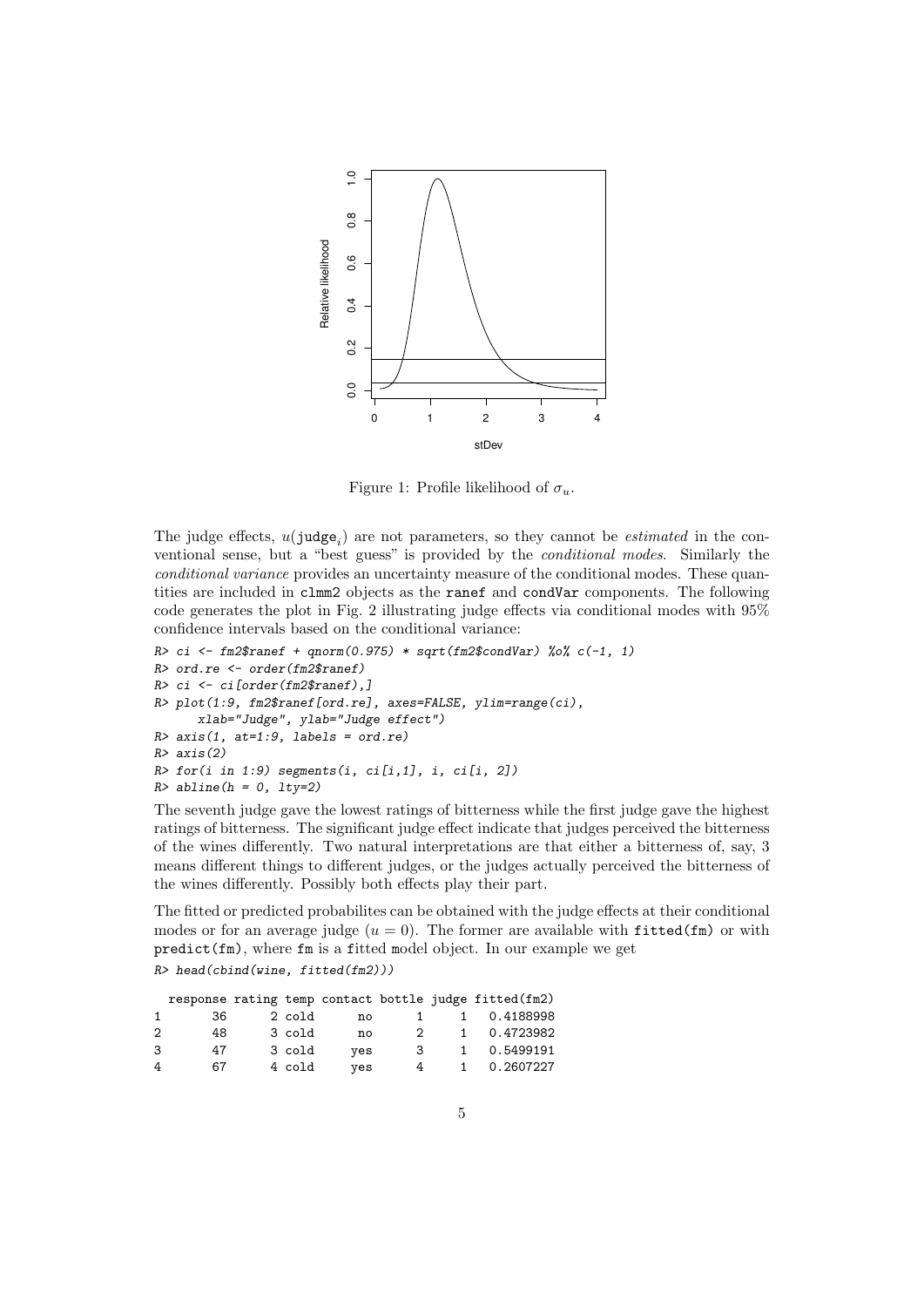

Figure 2: Judge effects given by conditional modes with 95% confidence intervals based on the conditional variance.

|  | 4 warm | n۵ |  | 1 0.4203948 |
|--|--------|----|--|-------------|
|  | 4 warm | n۵ |  | 1 0.4203948 |

Predicted probabilities for an average judge can be obtained by including the data used to fit the model in the newdata argument of predict:

*R> head(cbind(wine, pred=predict(fm2, newdata=wine)))*

|                | response rating temp contact bottle judge |        |     |   | pred        |
|----------------|-------------------------------------------|--------|-----|---|-------------|
|                | 36                                        | 2 cold | no  |   | 1 0.6547512 |
| $\overline{2}$ | 48                                        | 3 cold | no  | 2 | 1 0.1661397 |
| 3              | 47                                        | 3 cold | yes | 3 | 1 0.4958192 |
| 4              | 67                                        | 4 cold | yes | 4 | 1 0.0696343 |
| 5              | 77                                        | 4 warm | no  | 5 | 1 0.1913894 |
| 6              | 60                                        | 4 warm | no  | 6 | 1 0.1913894 |

Model (1) says that for an average judge at cold temperature the cumulative probability of a bitterness rating in category  $j$  or below is

$$
P(Y_i \leq j) = \text{logit}^{-1}[\theta_j - \beta_2(\texttt{contact}_i)]
$$

since u is set to zero and  $\beta_1$ (temp<sub>i</sub>) = 0 at cold conditions. Further,  $\text{logit}^{-1}(\eta) = 1/[1 +$  $\exp(\eta)$  is the cumulative distribution function of the logistic distribution available as the plogis function. The (non-cumulative) probability of a bitterness rating in category  $j$  is  $\pi_j = P(Y_i \leq j) - P(Y_i \leq j-1)$ , for instance the probability of a bitterness rating in the third category at these conditions can be computed as

```
R> plogis(fm2$Theta[3] - fm2$beta[2]) -
   plogis(fm2$Theta[2] - fm2$beta[2])
```
3|4 0.4958192

This corresponds to the third entry of predict(fm2, newdata=wine) given above.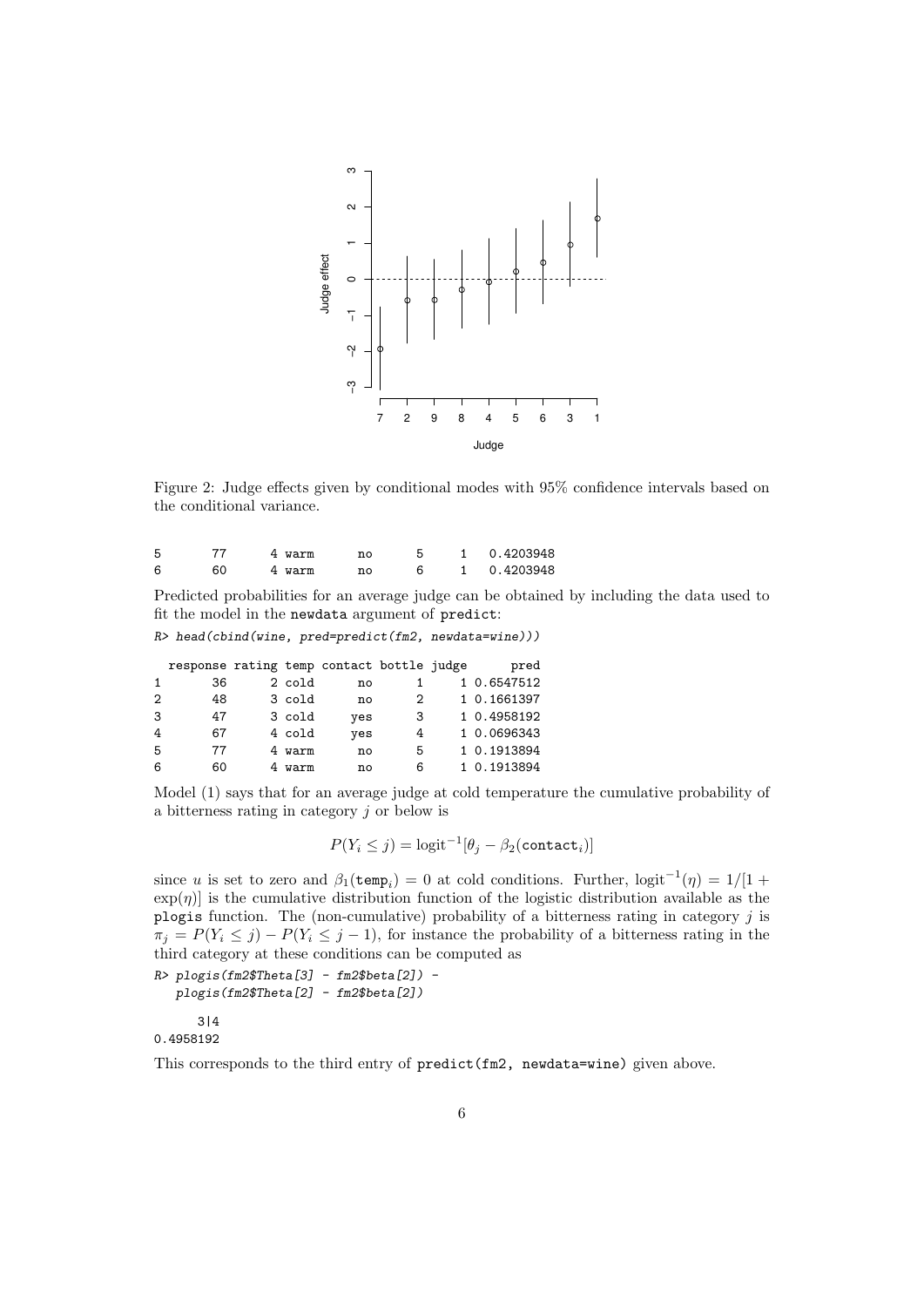Judge effects are random and normally distributed, so an average judge effect is 0. Extreme judge effects, say 5th and 95th percentile judge effects are given by *R> qnorm(0.95) \* c(-1, 1) \* fm2\$stDev*

```
[1] -1.866558 1.866558
```
At the baseline experimental conditions (cold and no contact) the probabilites of bitterness ratings in the five categories for a 5th percentile judge is

```
R> pred <-
   function(eta, theta, cat = 1:(length(theta)+1), inv.link = plogis)
 {
   Theta <- c(-1e3, theta, 1e3)
  sapply(cat, function(j)
          inv.link(Theta[j+1] - eta) - inv.link(Theta[j] - eta) )
}
R> pred(qnorm(0.05) * fm2$stDev, fm2$Theta)
```
1|2 2|3 3|4 4|5 0.5604689972 0.4065839967 0.0306948517 0.0019005715 0.0003515829

We can compute these probabilities for average, 5th and 95th percentile judges at the four experimental conditions. The following code plots these probabilities and the results are shown in Fig. 3.

```
R> mat <- expand.grid(judge = qnorm(0.95) * c(-1, 0, 1) * fm2$stDev,
                    contact = c(0, fm2$beta[2]),
                    temp = c(0, fm2$beta[1]))
R> pred.mat <- pred(eta=rowSums(mat), theta=fm2$Theta)
R> lab <- paste("contact=", rep(levels(wine$contact), 2), ", ",
              "temp=", rep(levels(wine$temp), each=2), sep="")
R> par(mfrow=c(2, 2))
R> for(k in c(1, 4, 7, 10)) {
  plot(1:5, pred.mat[k,], lty=2, type = "l", ylim=c(0,1),
        xlab="Bitterness rating scale", axes=FALSE,
        ylab="Probability", main=lab[ceiling(k/3)], las=1)
   axis(1); axis(2)
   lines(1:5, pred.mat[k+1, ], lty=1)
  lines(1:5, pred.mat[k+2, ], lty=3)
   legend("topright",
          c("avg. judge", "5th %-tile judge", "95th %-tile judge"),
         lty=1:3, bty="n")
}
```
At constant experimental conditions the odds ratio for a bitterness rating in category j or above for a 95th percentile judge relative to a 5th percentile judge is

```
R> exp(2*qnorm(0.95) * fm2$stDev)
```
judge 41.80921

The differences between judges can also be expressed in terms of the interquartile range: the odds ratio for a bitterness rating in category  $j$  or above for a third quartile judge relative to a first quartile judge is

*R> exp(2\*qnorm(0.75) \* fm2\$stDev)*

judge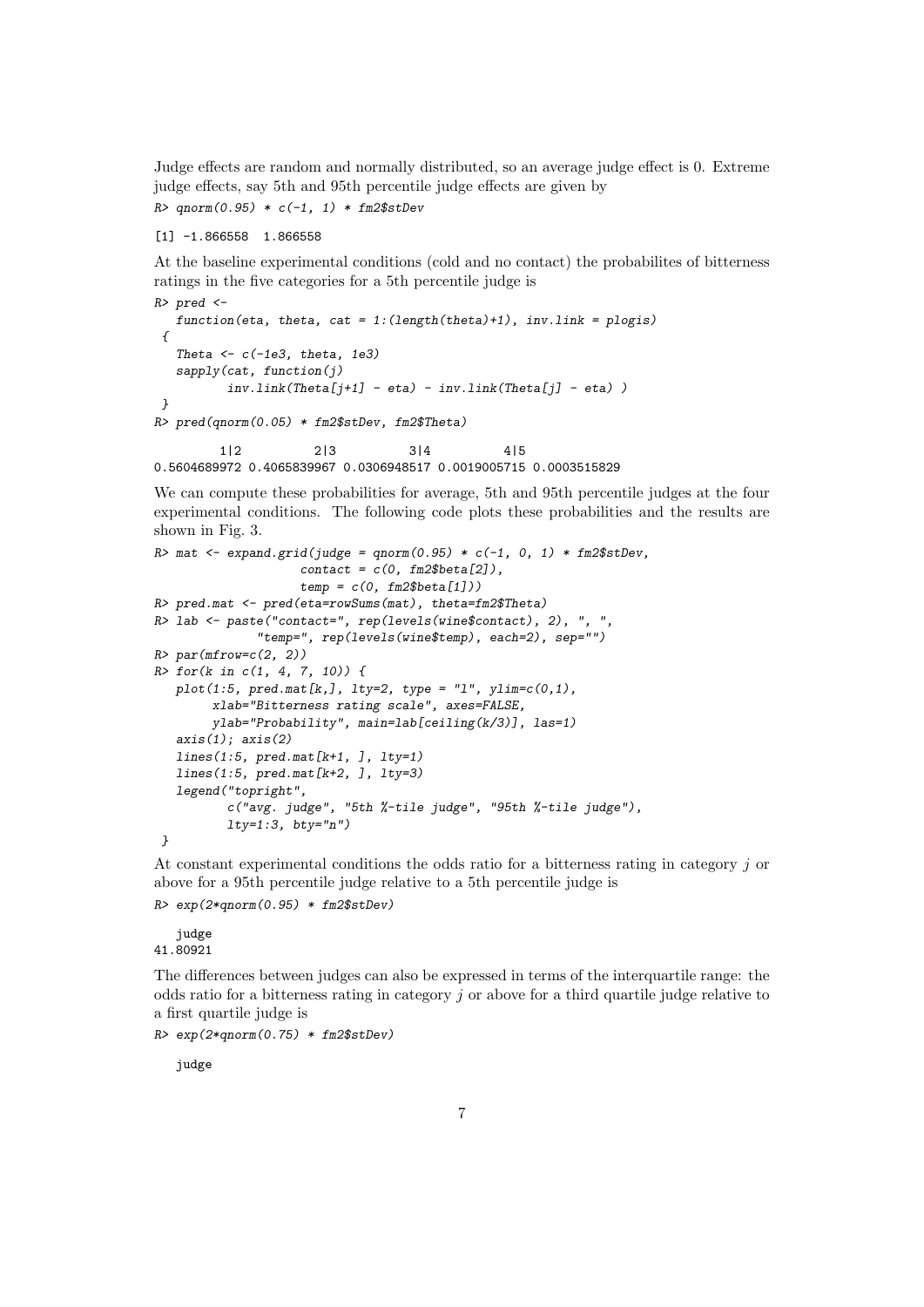

Figure 3: Rating probabilities for average and extreme judges at different experimental conditions.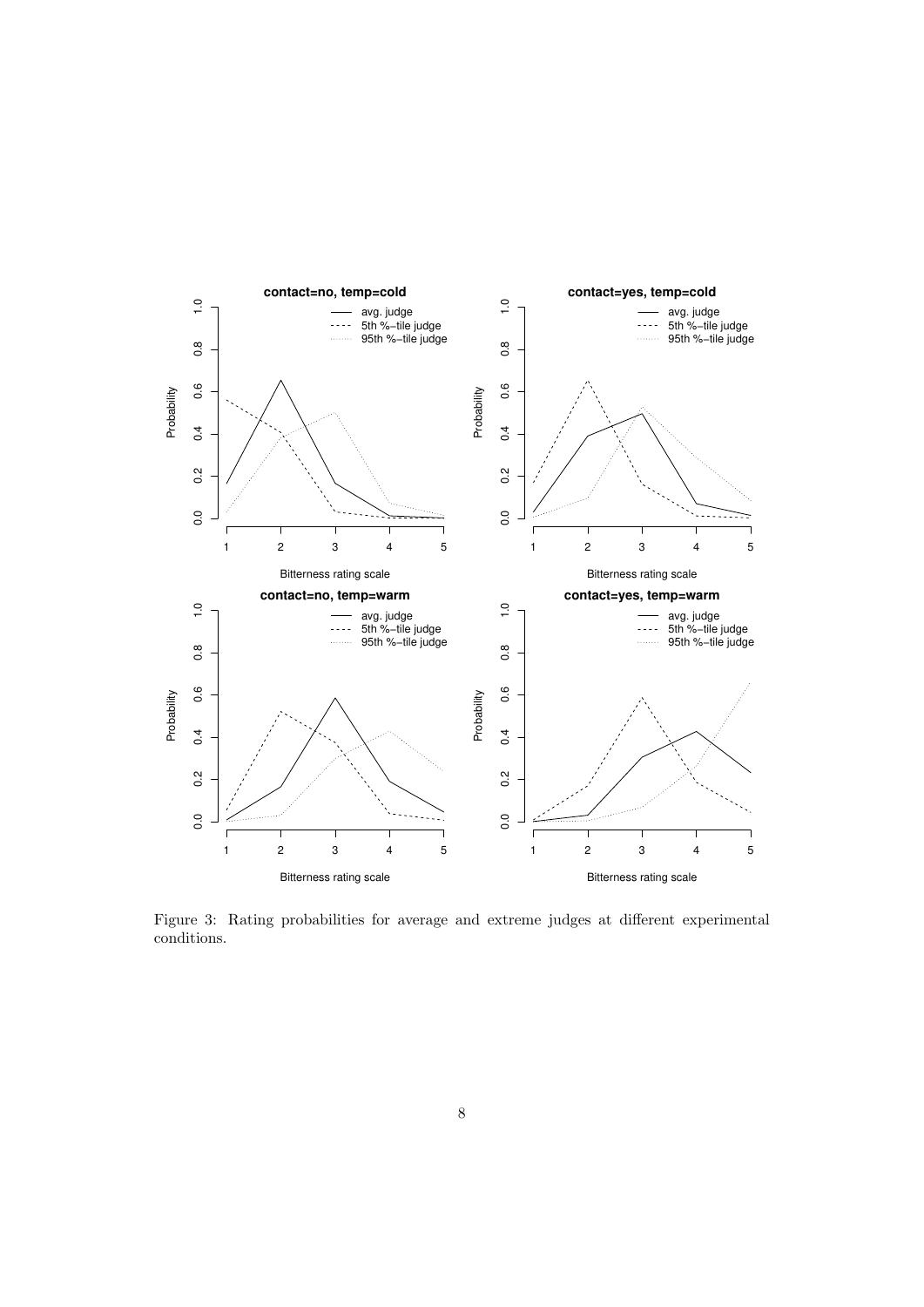4.621893